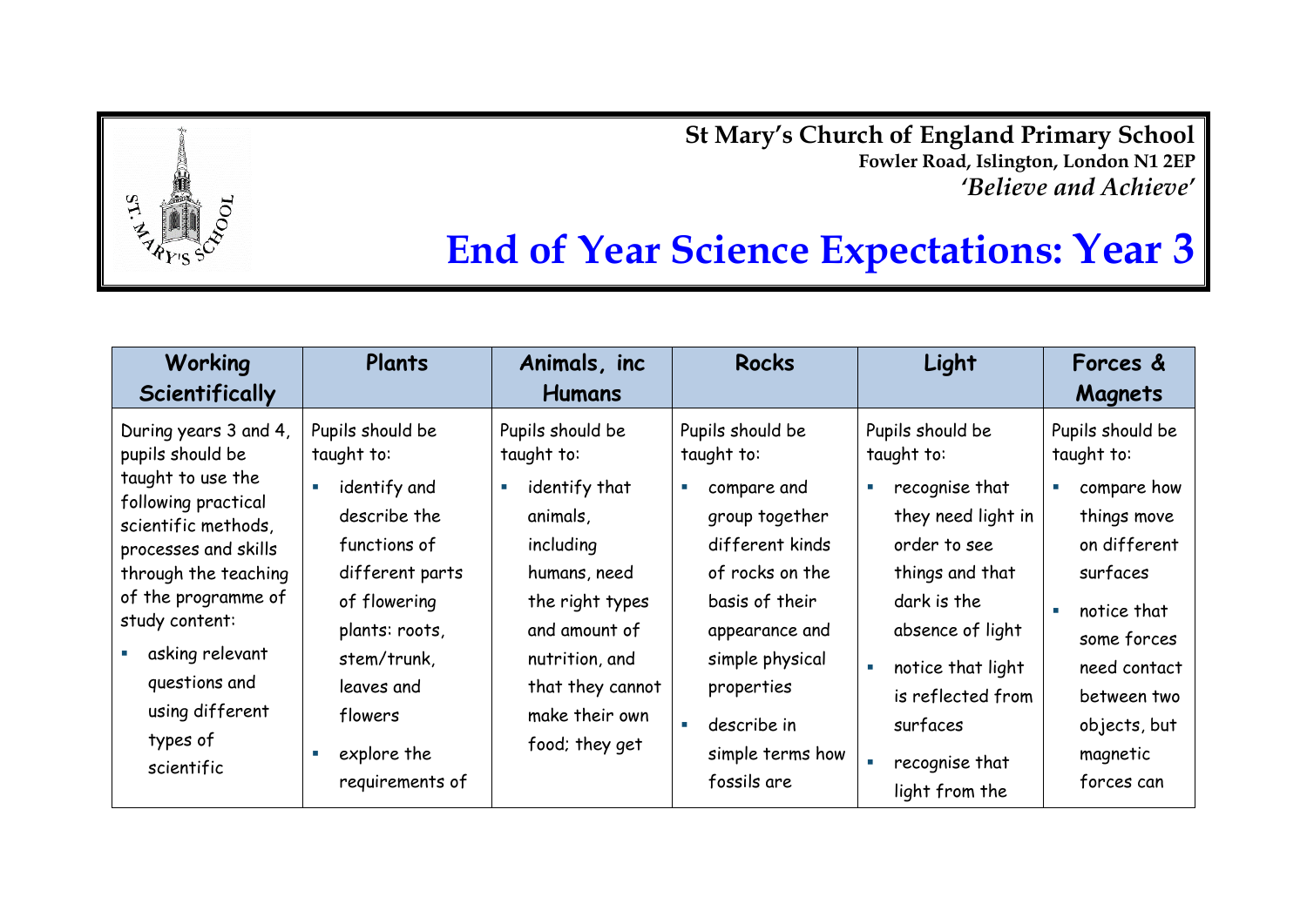enquiries to answer them

- **setting up simple** practical enquiries, comparative and fair tests
- **making systematic** and careful observations and, where appropriate, taking accurate measurements using standard units, using a range of equipment, including thermometers and data loggers

 gathering, recording,

plants for life and growth (air,

- light, water, nutrients from soil, and room to grow) and how they vary from plant to plant
	- investigate the way in which water is transported within plants
- $\blacksquare$  explore the part that flowers play in the life cycle of flowering plants, including pollination, seed formation and seed dispersal.

nutrition from what they eat

 identify that humans and some other animals have skeletons and muscles for support, protection and

movement.

formed when things that have lived are trapped within rock

**•** recognise that soils are made from rocks and organic matter.



sun can be dangerous and that there are ways to protect

their eyes

- recognise that shadows are formed when the light from a light source is blocked by a solid object
- find patterns in the way that the size of shadows change.

act at a distance

 observe how magnets attract or repel each other and attract some materials and not others compare and group together a

> variety of everyday materials on the basis of whether they are attracted to a magnet, and identify

some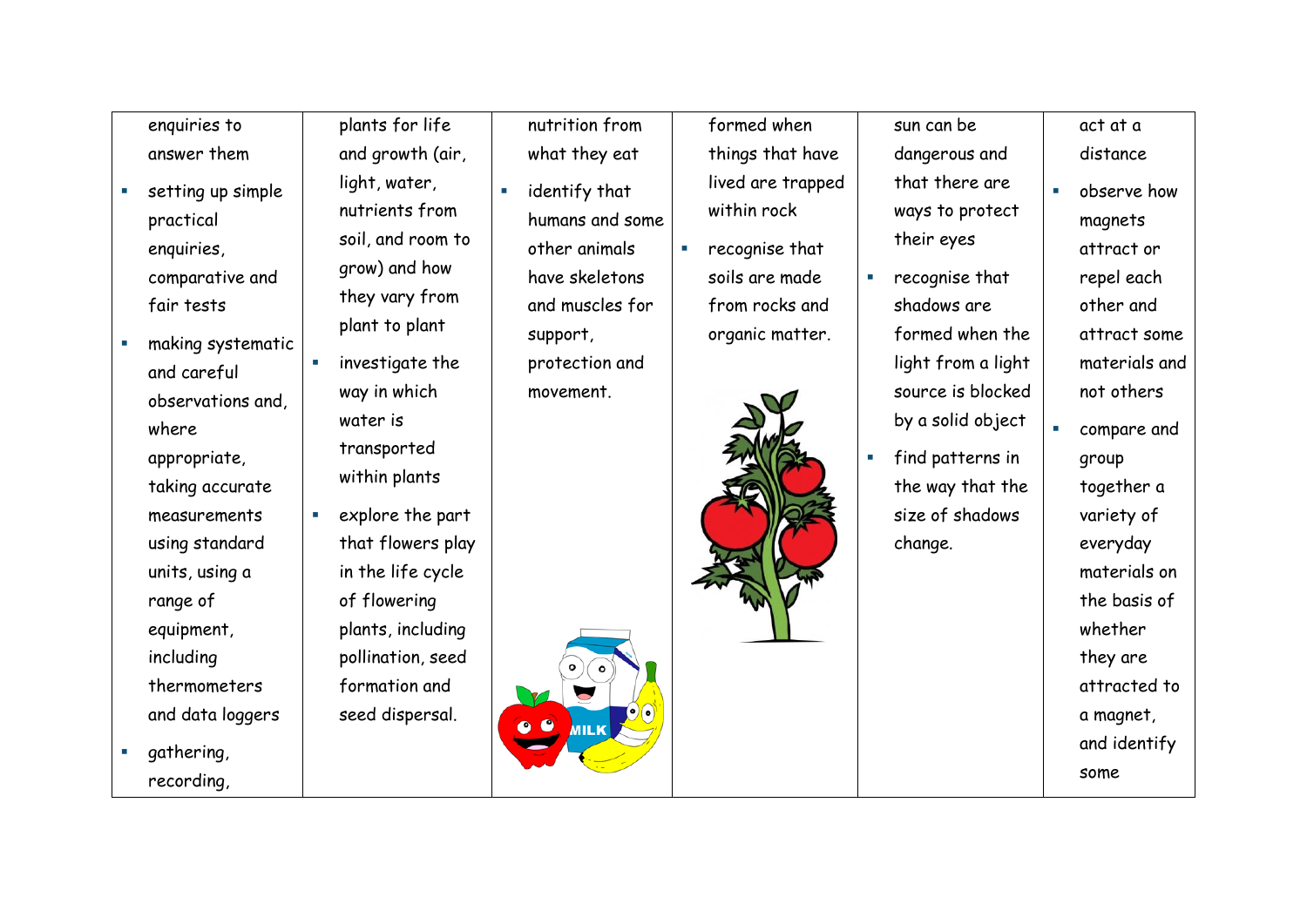| classifying and          |  |  | magnetic                             |
|--------------------------|--|--|--------------------------------------|
| presenting data in       |  |  | materials                            |
| a variety of ways        |  |  | describe<br>$\overline{\phantom{a}}$ |
| to help in               |  |  | magnets as                           |
| answering                |  |  |                                      |
| questions                |  |  | having two                           |
|                          |  |  | poles                                |
| recording findings<br>×. |  |  | predict<br>$\overline{\phantom{a}}$  |
| using simple             |  |  | whether two                          |
| scientific               |  |  | magnets will                         |
| language,                |  |  | attract or                           |
| drawings, labelled       |  |  | repel each                           |
| diagrams, keys,          |  |  | other,                               |
| bar charts, and          |  |  |                                      |
| tables                   |  |  | depending on                         |
|                          |  |  | which poles                          |
| reporting on<br>×.       |  |  | are facing.                          |
| findings from            |  |  |                                      |
| enquiries,               |  |  |                                      |
| including oral and       |  |  |                                      |
| written                  |  |  |                                      |
| explanations,            |  |  |                                      |
| displays or              |  |  |                                      |
| presentations of         |  |  |                                      |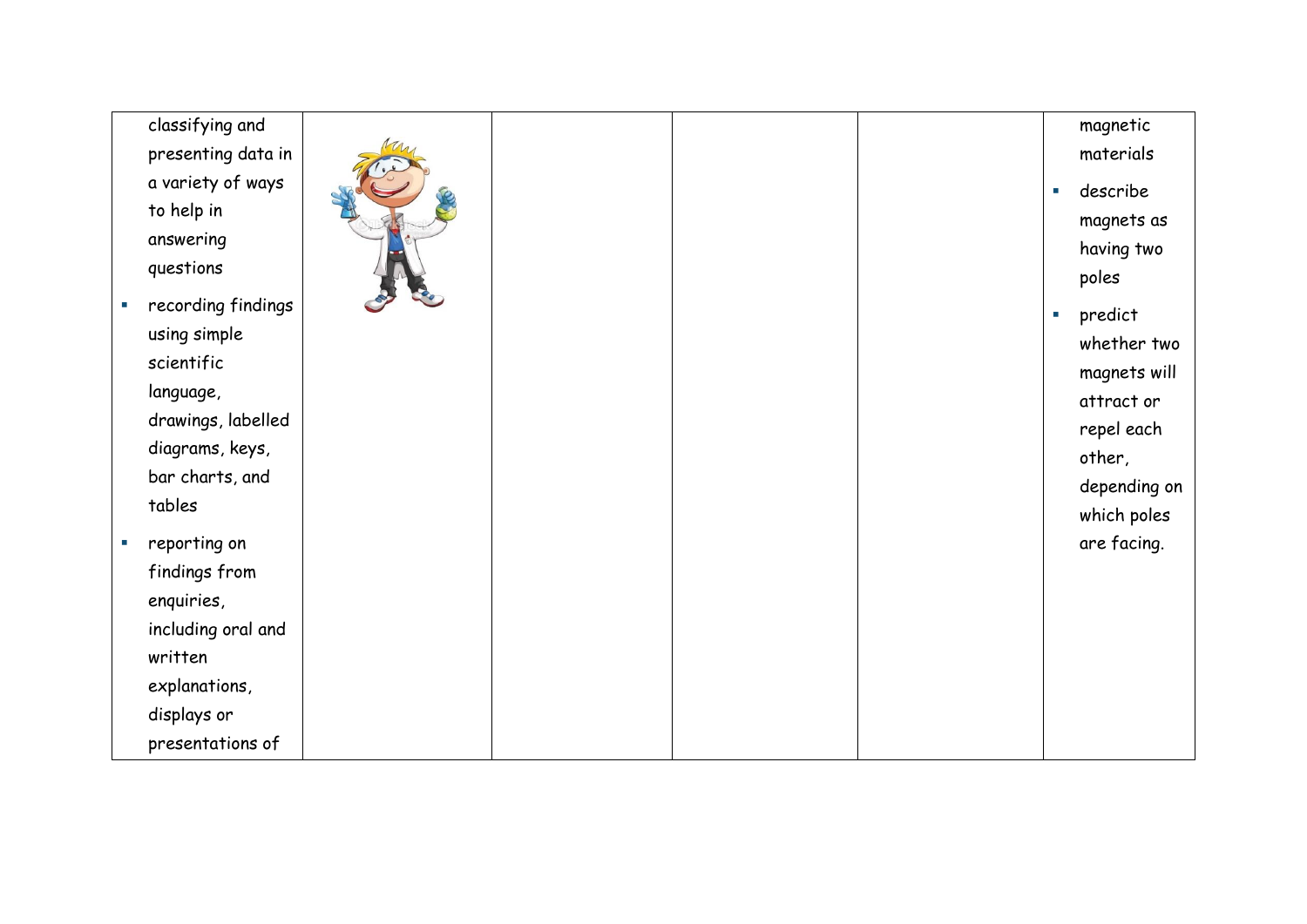|    | results and       |  |  |  |
|----|-------------------|--|--|--|
|    |                   |  |  |  |
|    | conclusions       |  |  |  |
| ×. | using results to  |  |  |  |
|    | draw simple       |  |  |  |
|    | conclusions, make |  |  |  |
|    | predictions for   |  |  |  |
|    | new values,       |  |  |  |
|    | suggest           |  |  |  |
|    | improvements and  |  |  |  |
|    | raise further     |  |  |  |
|    | questions         |  |  |  |
| u. | identifying       |  |  |  |
|    | differences,      |  |  |  |
|    | similarities or   |  |  |  |
|    | changes related   |  |  |  |
|    | to simple         |  |  |  |
|    | scientific ideas  |  |  |  |
|    | and processes     |  |  |  |
| a. | using             |  |  |  |
|    | straightforward   |  |  |  |
|    | scientific        |  |  |  |
|    | evidence to       |  |  |  |
|    | answer questions  |  |  |  |